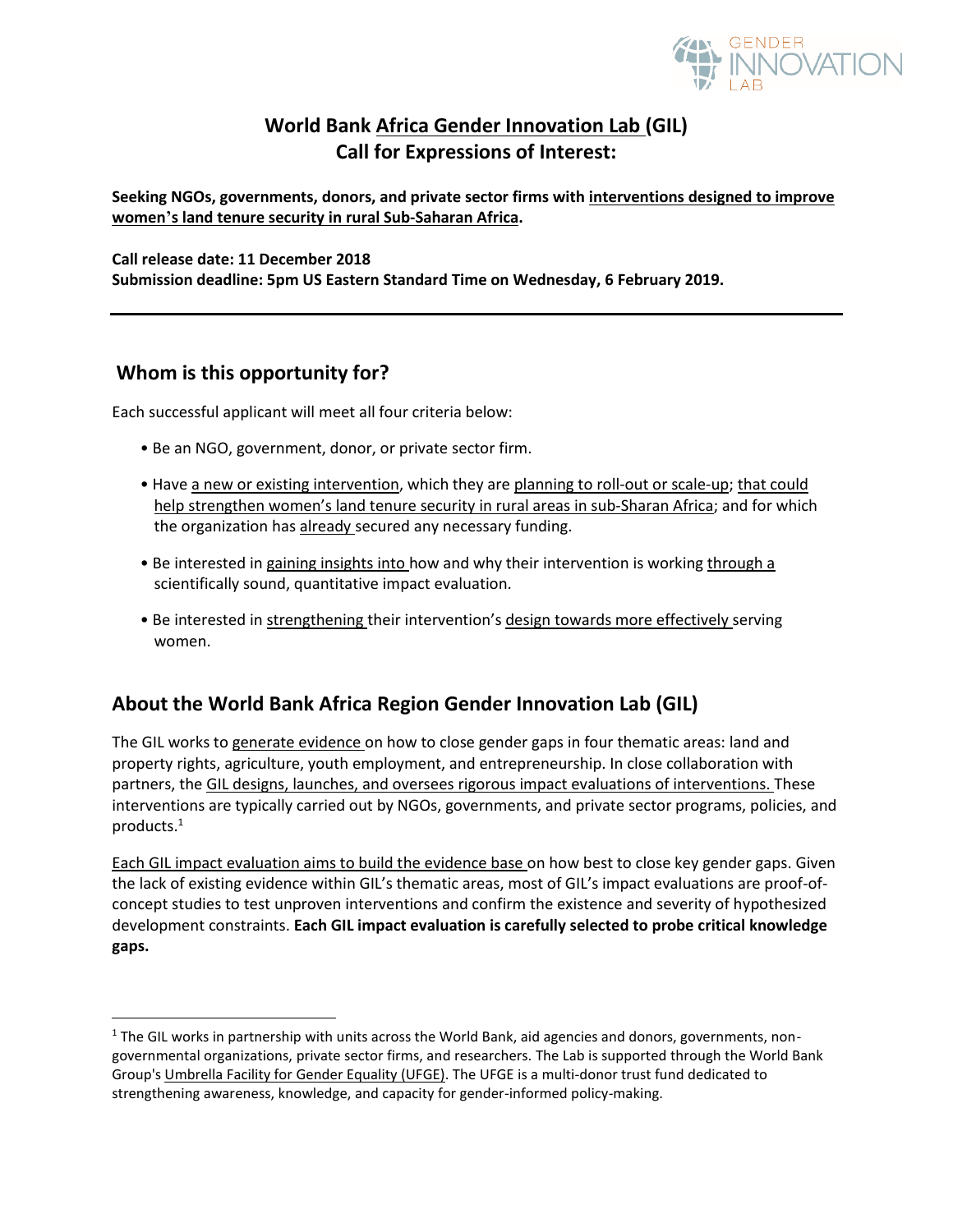

To learn more about GIL, visit [http://www.worldbank.org/en/programs/africa-gender-innovation-lab.](http://www.worldbank.org/en/programs/africa-gender-innovation-lab)

# **About this opportunity**

During 2019, GIL plans to launch a new set of impact evaluations on women's land tenure security in rural areas. GIL has already secured funding to cover GIL staff time and travel, data collection, and data analysis costs associated with three new impact evaluations. **This request for expressions of interest (EOIs) is for organizations ("project teams") who would like to work with the Gender Innovation Lab (GIL) on impact evaluations of their interventions.** 

The selected project teams will be matched with highly-skilled and experienced GIL and external researchers who will, on a *pro bono* basis:

- Work with you to identify the questions your project team would like to answer through impact evaluation; work with you to develop a strong and viable impact evaluation design for your program; and lead an impact evaluation of your project (including design, data collection, and analysis);
- Provide training for your organization/team on impact evaluations; and
- Work with you to strengthen your project's design towards more effectively serving women.

For these impact evaluations, GIL is also prepared to support the costs associated with GIL staff time and travel, data collection, and data analysis.

### **EOI Selection Criteria**

- a. **Geographical fit:** Will the intervention take place in Sub Saharan Africa? The Lab's work is focused exclusively on Sub-Saharan Africa. Only interventions in rural areas will be eligible for evaluation under this expression of interest call.
- b. **Project fit:** Is the intervention a new or existing intervention with the potential to strengthen women's land tenure security in rural areas?
- c. **Potential to probe critical knowledge gaps:** Will an impact evaluation of the intervention help answer one of the priority questions? GIL has identified priority policy and research questions to answer on women's land tenure security. GIL uses impact evaluations to generate evidence that can help answer these questions. These priority questions are listed below. GIL will prioritize the selection of those interventions that can help answer one or more of these priority questions.
- d. **Project partner's capacity and risk factors**: Does the prospective partner have proven capacity to successfully carry out the type and scale of intervention that it is proposing? Does the partner have funding already secured to carry out the intervention? Is the environment going to be sufficiently secure within the timeframe of the project so as to not impede or undermine the impact evaluation?
- e. **Organizational commitment to learning:** Partnering with researchers for a rigorous impact evaluation requires a sustained and deep-seated commitment, including buy-in from the partner's senior leadership, program managers, and sometimes, key stakeholders, including donors. It also requires a true interest in learning how one's programs are working and to let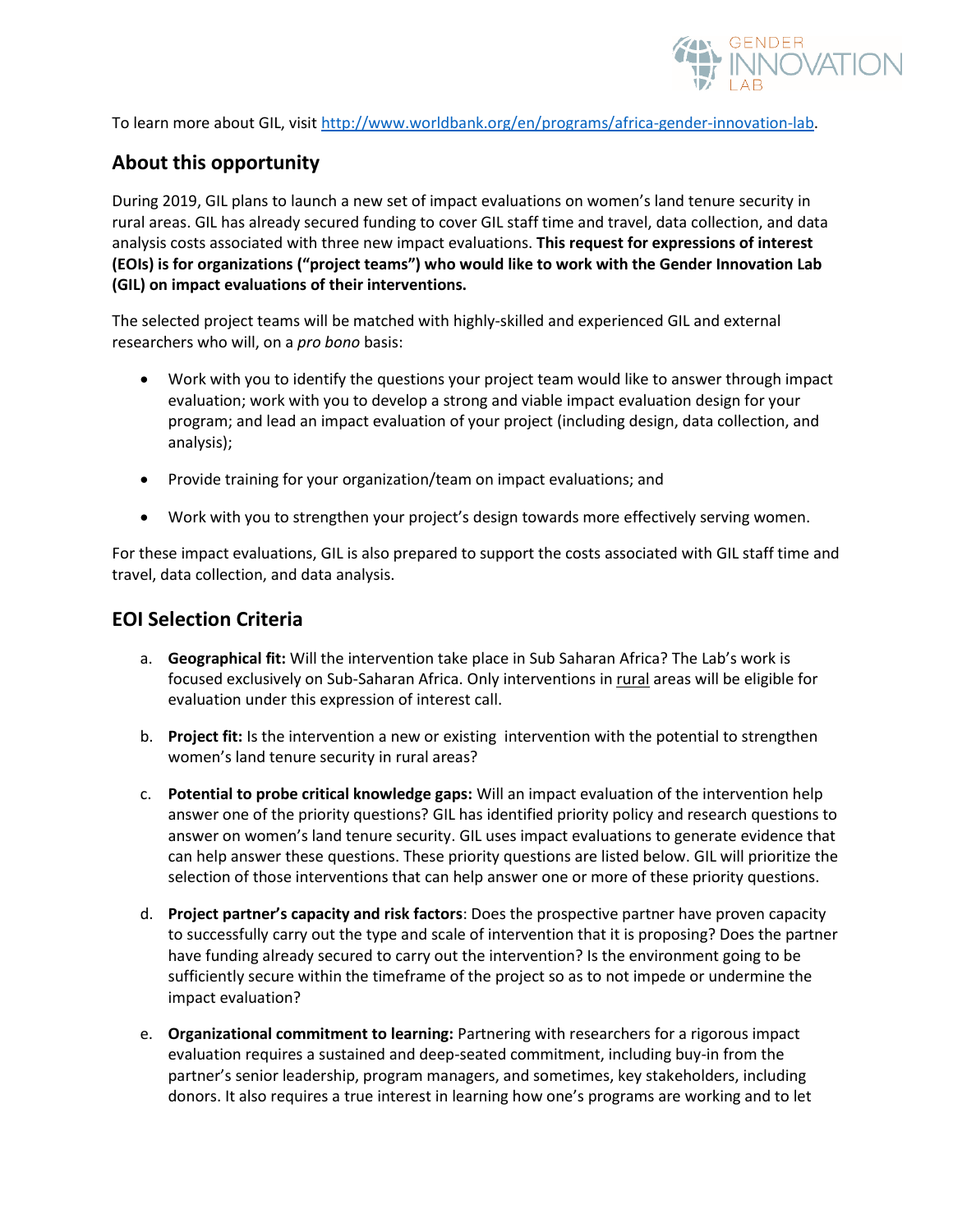

this information become publicly available when the results of the impact evaluation are published and presented.<sup>2</sup> Finally, the organization and project implementation team must be willing to work constructively on an impact evaluation, including potential changes to implementation plans.

#### f. **Other practical criteria**

- (i) Is there at least one potential viable comparison group that will allow for credible impact evaluation results? Will some set of impacts be measurable and observable within three years?
- (ii) Are there sufficient technical skills and infrastructure in the potential study location to carry out the data collection needed for the impact evaluation?
- (iii) Will enough beneficiaries be part of the program to allow an impact evaluation to statistically detect the anticipated impacts?
- (iv) Is the partners' timeline for the roll-out / scale-up of the intervention such that there will be adequate time to design an impact evaluation and collect baseline survey data prior to roll-out / scale-up?

## **Timeline and Steps**

 $\overline{\phantom{a}}$ 

- 1. Prospective partners should submit expressions of interest (EOIs) by the **submission deadline,**  which is **5pm US Eastern Standard Time on Wednesday, 6 February 2019**. **Each EOI submission follow the guidelines outlined below in the "Expression of Interest Application Form". EOIs should be submitted as a Word document by email to Brittany Hill [\(bnhill@worldbank.org\)](mailto:bnhill@worldbank.org).**
- 2. GIL's steering committee will select a maximum of 5 finalist projects from amongst the EOIs with the understanding that some may not make it past the concept note stage and we have full funding for 3. The selection will take place by March 2019.
- 3. An "evaluation team" for each of the selected projects will be assembled by GIL, subject to the approval of the project team. The evaluation team will include (a) at least one GIL staff researcher, (b) *optional:* researcher(s) identified by the project team in this EOI, and (c) *optional:*  additional researcher(s) identified by GIL who can add value to the evaluation. Evaluation teams will form in March 2019.
- 4. Each "project team" and "evaluation team" pair will work together to come up with a design for a rigorous impact evaluation, that will be described in a "concept note".<sup>3</sup>

 $2$  GIL impact evaluation results are published in written formats that are made openly and freely available: as policy briefs, academic working papers and journal articles. GIL also presents results to relevant World Bank project teams, partners, government counterparts, and decision-makers at development agencies, both at international fora and in the countries where GIL is working. All data collected as part of GIL impact evaluations will be deidentified and publicly released according to the World Bank Open Data Initiative standards.

<sup>&</sup>lt;sup>3</sup> Concept notes must include the key questions that the impact evaluation will try to answer; the interventions and the theory of change behind them, the methods used to identify causal impact, the key indicators/outcomes to be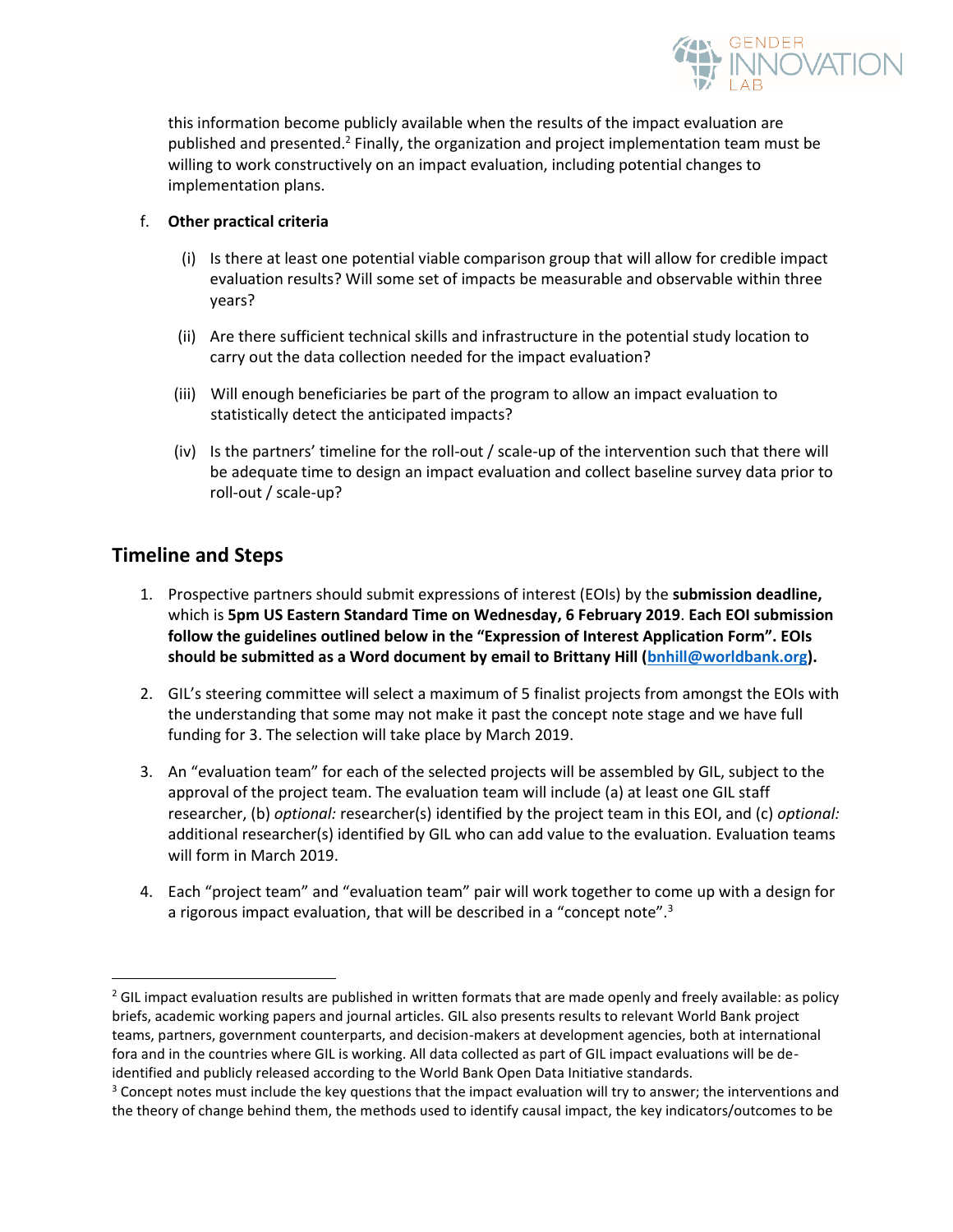

- 5. Once a project team and evaluation team pair jointly finalizes their impact evaluation concept note, the document will undergo a formal "concept note review" process, during which three technical reviewers will either approve the concept note or ask for it to be revised.<sup>4</sup> We anticipate that most (if not all) projects will eventually receive approval.
- 6. Simultaneously with step 5, each project team and evaluation team pair will request from GIL the funding resources needed to support data collection. Each impact evaluation team will be able to decide upon and organize who and how they will carry out their data collection.
- 7. Given our experience with how long the impact evaluation design stage typically takes, we anticipate that baseline surveys will likely begin in late 2019. Fast tracking of projects whose designs are already well-advanced may be possible after projects have been selected.

### **Priority Questions**

 $\overline{\phantom{a}}$ 

All impact evaluations on women's land tenure security will be built around new or existing interventions to strengthen women's land tenure security in rural Africa. Under this call for expressions of interest, GIL will prioritize those interventions that can help answer one or more of these priority questions on women's land tenure security.

- (i) What works to promote joint or individual female land titling or certification, and do these narrow investment and productivity gender gaps?
- (ii) Does land titling and the form it takes (individual, joint, etc.) narrow or widen gender gaps in land tenure security?
- (iii) What impact does strengthening a woman's land tenure security have on her earnings and income sources, including off-farm employment and earnings?
- (iv) How are resources shared and controlled within the household, and how much control do women exert over land and other resources within the household?
- (v) What interventions work to shift these dynamics, including community and household norms around land rights?
- (vi) What are the effects of complementary interventions (e.g. credit, information) in settings with multiple institutional and market inefficiencies?

used, the sources of data to be used, the project and evaluation team members and their responsibilities, the timeline for activities, and a budget for the impact evaluation.

<sup>4</sup> The Technical Reviewers will consider whether the research questions are well specified, the methodology is technically sound, the sample size is sufficiently large, the team has adequate expertise, and the concept note is realistic in its assumptions, risks, external validity, and measurement challenges.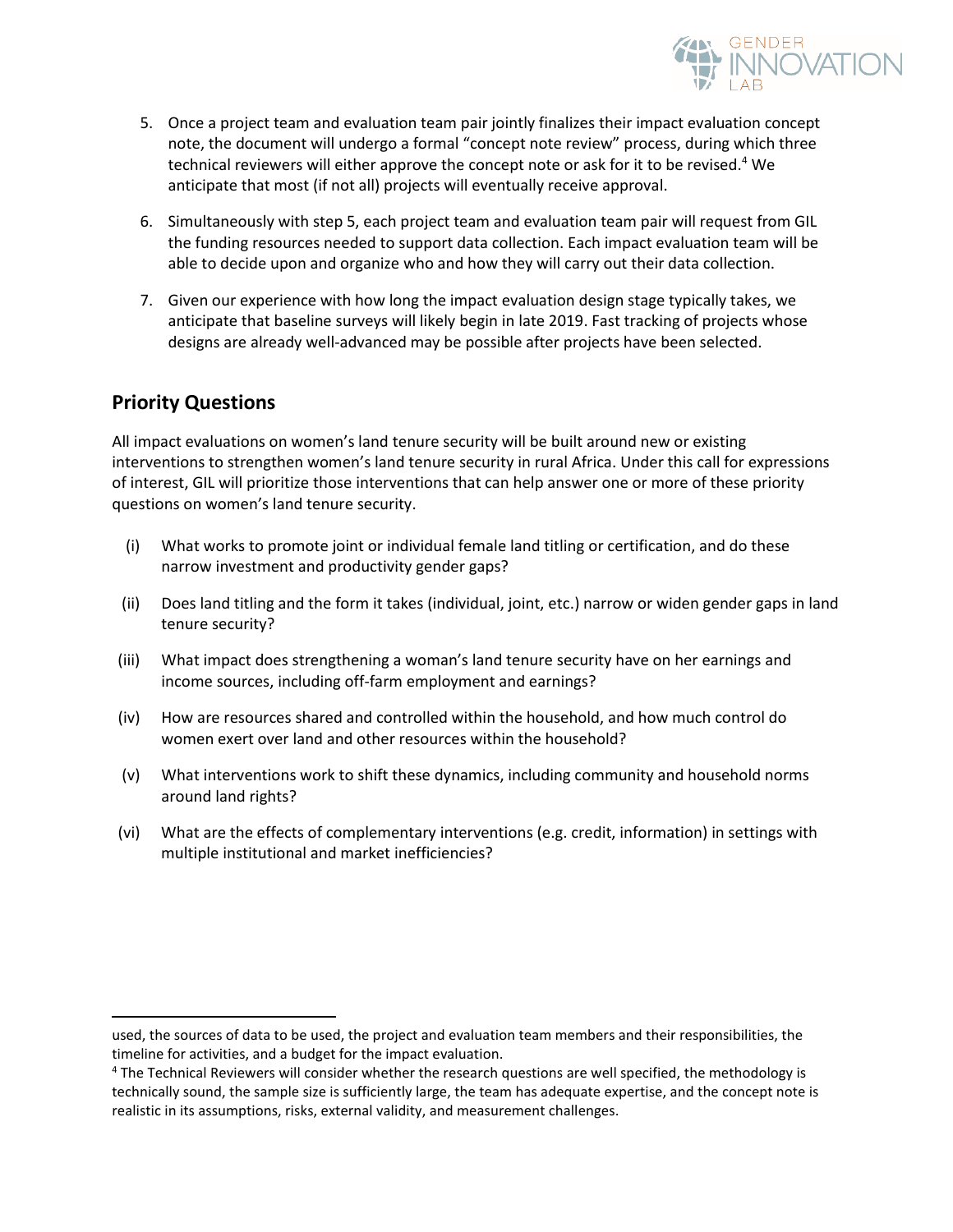

## **Expression of Interest Application Form**

There is no specific word or page limit. Please use the space that you need to answer the questions fully. We ask that no EOI be longer than 15 pages<sup>5</sup>. Concise clarity of expression is prized above presentation. In your EOI application, please replace the text below that is in black with the text of your answer.

- 1. **Project Name:** (a) Name of Project
- 2. Project Team: (a) Name of organization(s)/team<sup>6</sup> that is or will be implementing the project to be evaluated – i.e. the "Project Team". (b) If multiple, list all and explain the respective roles of each. (c) *For World Bank projects only*, list the name of the TTL and any co-TTLs. (d) If a team separate from the Project Team is submitting this EOI, please list and describe the relationship between the two.
- 3. **Contact information:** Name, title/position, email address, and phone number (including country code), of the person we should contact for questions about this EOI, particularly questions that include the activities of the project.
- 4. **Project Description:** (a) What "interventions"<sup>7</sup> is the Project is made up of? (b) Describe the intensity, duration, and timing of each. (c) If relevant, describe whether you think of the interventions within the project as complements or substitutes to each other, and why. (d) If the Project is comprised of multiple interventions bundled together, are you willing to deliver the interventions separately? (e) Is the Project Team willing to experiment with implementation arrangements, interventions, and/or target groups?
- 5. **Geography:** (a) What country(ies), region(s), district(s), province(s), towns, etc. will this project take place in? The intervention must be carried out within rural Sub-Saharan Africa. (b) To what extent is this fixed or flexible?
- **6. Timing considerations:** The timing of the Project may be influenced by factors such as commitments made to donors, agricultural cycles, the rainy season, political cycles, etc. (a) Please describe any such considerations pertaining to this Project. (b) When is implementation expected to start? (c) If there are any plans for phased roll-out, describe. (d) For World Bank projects only, please list your expected or actual World Bank board date.
- 7. **Gender:** (a) Describe the extent to which the Project targets men and/or women. (b) Describe any ideas you have about how the program may work differently for men and women. (c) If applicable, describe any measures or innovations taken to tailor the Project to better meet women's and men's

 $\overline{\phantom{a}}$ 

<sup>&</sup>lt;sup>5</sup> If you need extra space, please attach additional content as an appendix.

 $6$  Given that many organizations have many divisions and teams within them, please also clearly explain which division/team prepared this EOI, and where it fits within the organization

 $^7$  For example, a Project may include an individual land registration component, a communal land registration component, and an agricultural extension component. Each of these is an "intervention".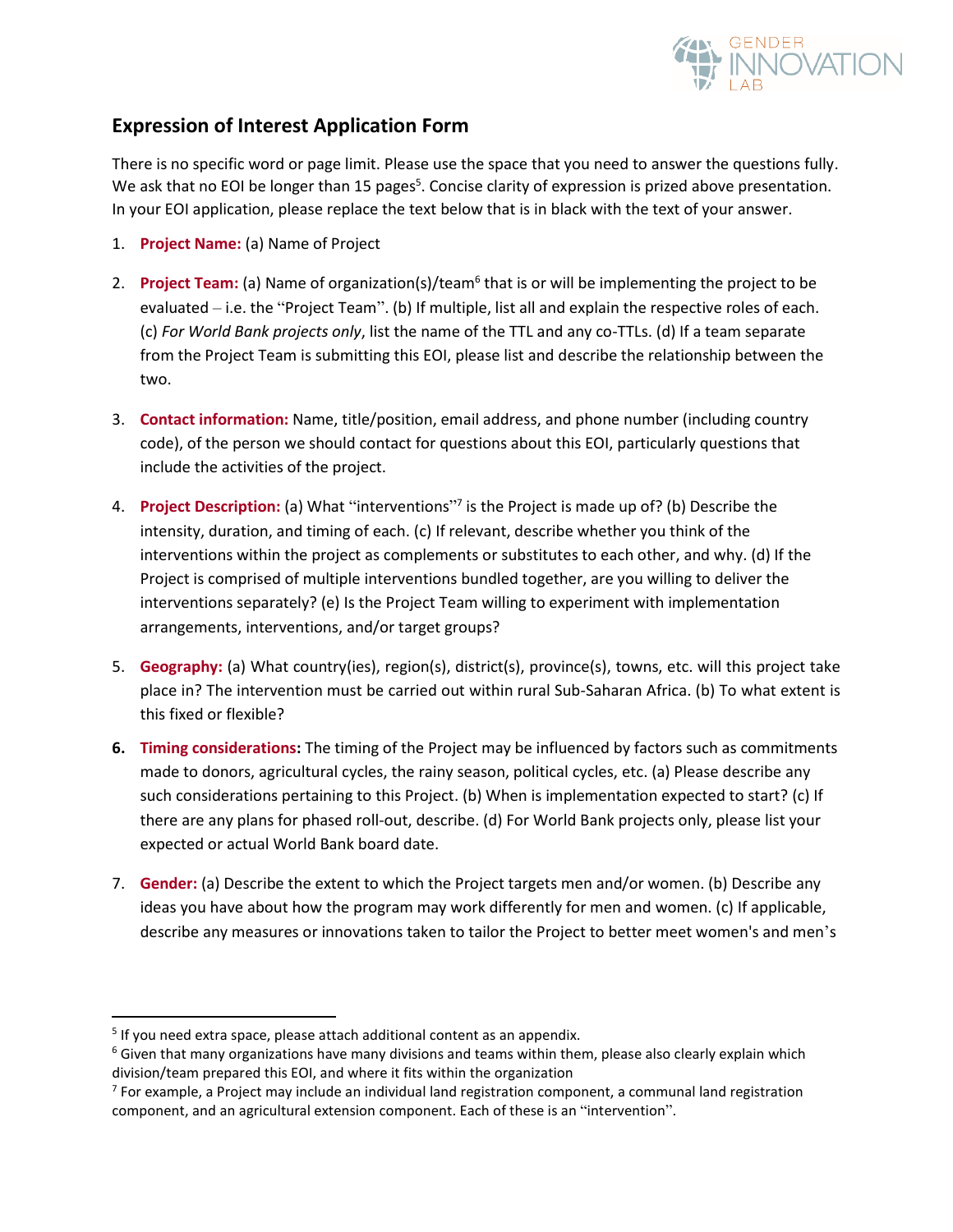

specific needs and/or to address gender related issues. (d) If applicable, describe whether and how the program is expected to have an impact on gender-based violence.

- 8. **Impacts and Beneficiaries:** (a) Briefly describe the Project's overall impact objectives, and the specific impacts you expect each intervention to have. (b) Describe whom the Project is targeted to directly benefit, as well as anticipated indirect beneficiaries<sup>8</sup> (c) Describe the anticipated number of direct beneficiaries, including any funding constraints. 9 (d) *For World Bank projects only*, include the PDO and the indicator(s) for tracking the PDO**.**
- 9. **Comparison Group:** Impact evaluations often compare a treatment group of program beneficiaries to a comparison group of non-beneficiaries. Have you already identified how you might create treatment and comparison groups for an impact evaluation of your Project? If yes, briefly describe. (If the team has not done this, this will be a critical part of the early work of the evaluation team with the project team). Randomization: While not all of GIL's studies are based on a research design that randomly allocates potential project beneficiaries to a treatment and control group, randomization is GIL's preferred evaluation method. Please describe briefly your willingness to build a randomization approach into the evaluation.
- 10. **Potential to probe critical knowledge gaps:** Please describe which, if any, of GIL's priority questions on women's land tenure security you think that an impact evaluation of this intervention may be able to help answer. Please do not just list the questions that you think are applicable – please also describe your thinking behind why you selected these.
- 11. **Project Team's capacity:** (a) Briefly describe the Project Team's qualifications and experience to successfully carry out the Project at the proposed scale. (b) Describe the status of the funding that will support the Project.<sup>10</sup>
- 12. **Risk factors:** Describe any organizational, environmental, political, or other threats that may keep the project from starting; from going as planned; or from finishing. Please also describe your plans for protecting the project from these threats.
- 13. **Organizational commitment to learning and to a potential partnership:** (a) Describe who on the Project Team and at the Project Team's organizations knows about and supports this EOI. (b) Describe the Project Team's motivation for wanting to partner with GIL.
- 14. **Funding for the impact evaluation's data collection:** The major cost of an impact evaluation is for data collection (i.e., baseline and endline surveys). Has the Project Team already identified and/or secured funding for these data collection costs? If yes, describe. If no, just indicate.

l

 $^8$  For example, these may be beneficiaries' households, neighbors, communities, etc.

 $^9$  l.e. the project has funds to serve x people, but the organization/team is seeking funds to serve an additional y people.

 $10$  Here we are asking about the funding for the intervention(s) that the project team will implement. We are not asking about funding for the impact evaluation.